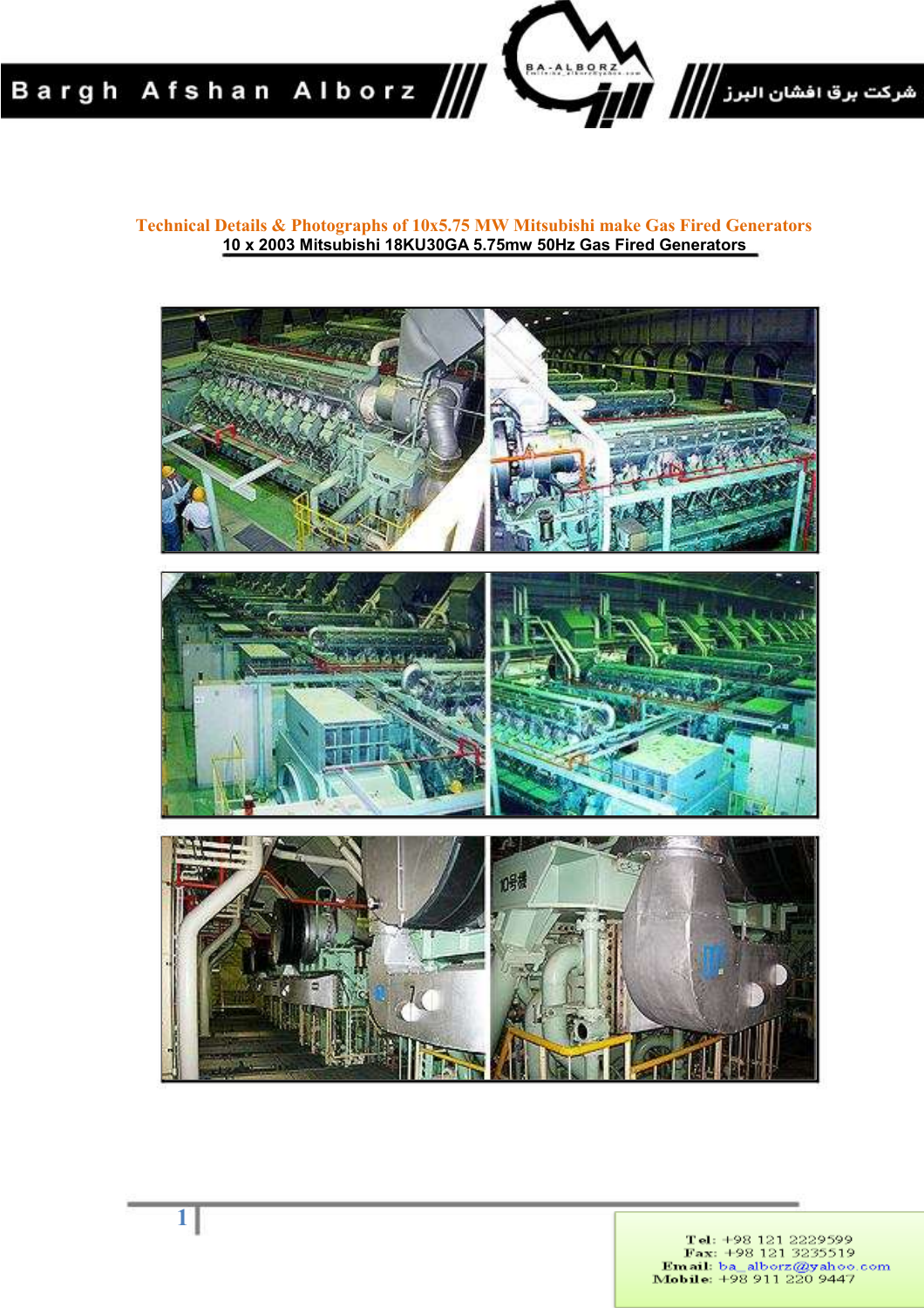## Bargh Afshan Alborz

#### **Technical Details & Photographs of 10x5.75 MW Mitsubishi make Gas Fired Generators**

Year manufactured: 2003<br>Packager: NSC Number: 10 Units Type: Gas Engine Generator Total Working Hours: 20,000 Hours. (Abt. 400 Hours Per Month) Every 4000 Hours Overhauled Last Overhauled Time Apr., 2008 Good Condition Disconnected from Grid. Cannot For Test Run. Every 2 Units-Synchronized

NSC Engineering,

Consisting Of 10 Units Of Gas Engines **Generators** Compressed Air Tank Worm Up Units, Fuel Supply Units Duplication Oil Units 10 Control Units Other Control Units. 2 Main Step Down Transformer For 11000volt to 6600volt, 2 Units Of 6600 volt to 440 volt. Duplication Oil Tank 1 Heavy Fuel Oil Tank Pure Water Tank Chimney NOx Removable Units Cooling Tower Drain Water Tank Industrial Water Buffer Tank

We refer to the teletak the undersigned had with you regarding your requirement of Natural Gas/ Dual Fuel fired Power Plant.

In this connection, we have pleasure in enclosing herewith the technical details & photographs for 1 No. 57.5 MW Mitsubishi make Gas engine fired Power Plant, comprising of 10 engines of 5.75 MW each, available for sale with us with IMMEDIATE Delivery. The price for the 57.5 MW Gas fired power plant, duly dismantled, Commissioning, packed & delivered is 57.5 MW Generator Voltage 11000 v / voltage regulation ± 1.0 % 12,200,000 ---- US\$

The above offer is subject to the Power Plant remaining unsold.

شرکت برق افشان البرز *||||*<br>\*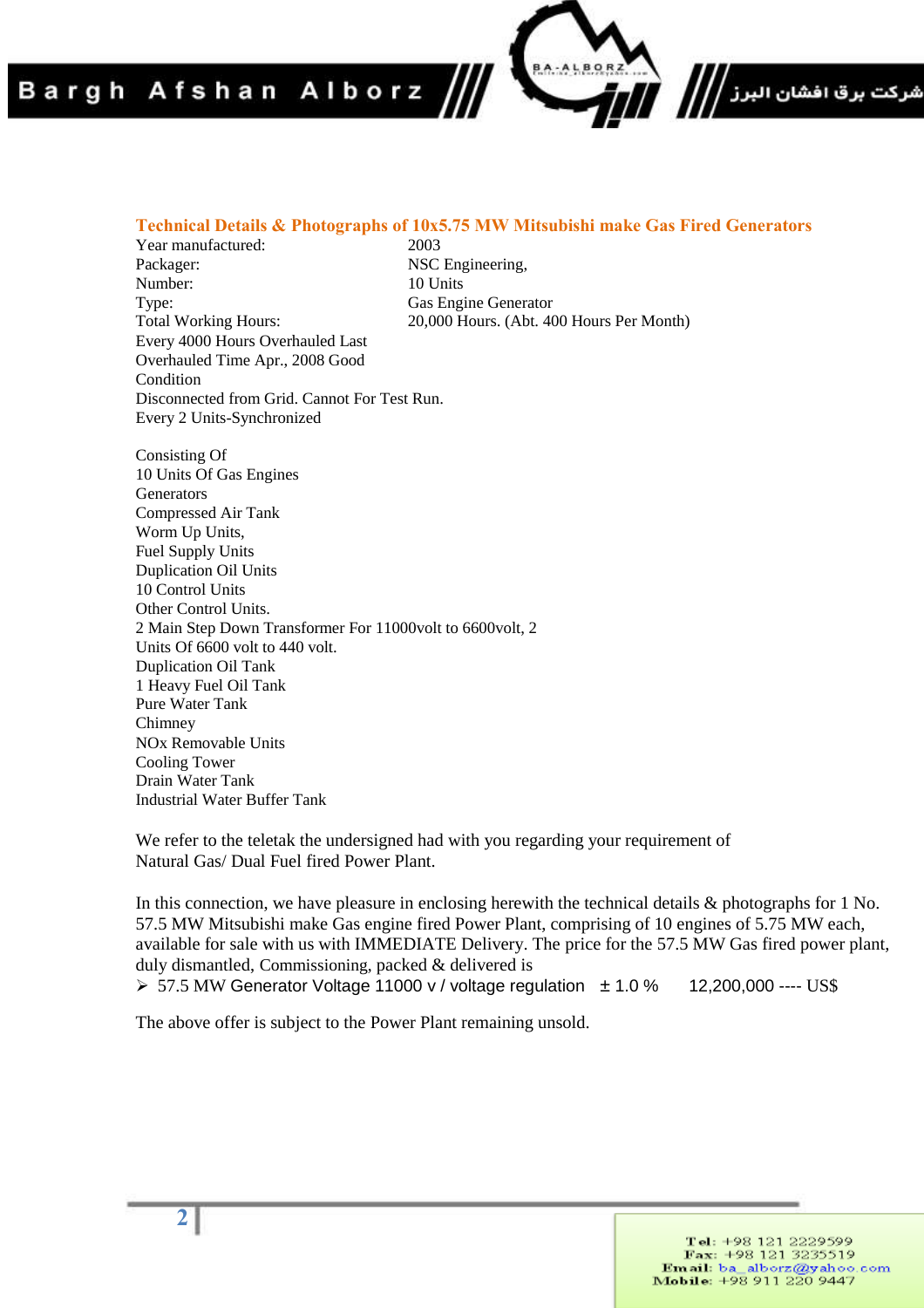# Bargh Afshan Alborz

#### **Technical Details & Photographs of 10x5.75 MW Mitsubishi make Gas Fired Generators**

BA-ALBOR

شركت برق افشان البرز /<mark>/</mark>//<br>.

#### **57.5mw Gas Engine Power Plant Spec**

Gas Engines

| Qty:                              | 10 Units                                                           |
|-----------------------------------|--------------------------------------------------------------------|
| Type:                             | 4 Cycle V Type Piston Type                                         |
|                                   | Air Cooled Static Pressure Supercharge Pilot                       |
|                                   | Ignition. Gas Engine (When Start The Engine, Use A                 |
|                                   | Fuel, But Once Start The Engine, Fuel Is Natural                   |
|                                   | Gas)                                                               |
| Model<br>Mitsubishi:              | 18KU30GA                                                           |
|                                   | 18MACH-30G                                                         |
| Size:                             | 8420 X 3180 X 3720mm<br>Abt. 60 Ton                                |
| No. Of Cylinder:                  | 18                                                                 |
| Cylinder Dia:                     | 300mm                                                              |
| <b>Piston Process:</b>            | 380mm                                                              |
| Engine Standard Out Put:          | 5,930kw (For Generator 5,750kw)                                    |
| <b>Standard Speed:</b>            | 750rpm                                                             |
| Average Piston Speed:             | 9.5m/N                                                             |
| <b>Efficiency Ratio:</b>          | 42.5%                                                              |
| Average Effective Pressure:       | $1.96$ mpa                                                         |
| Turning Direction:                | Right Turn When Look At The Engine From Generator IDE              |
| Guidance Method:                  | For Compressed Air                                                 |
| <b>Combustion System:</b>         | Combustion Ignition Antechamber Type Lean-Burn System              |
| Fuel Gas:                         | <b>Natural Gas</b>                                                 |
| Cooling Method:                   | Generator Body First Cooled Water (Clean Water)                    |
|                                   | Air Chiller, Duplication Chiller Unit:                             |
| Second Cooled:                    | Water (Industrial Water)                                           |
| <b>First Water Cooled Chiller</b> |                                                                    |
| Turning Method:                   | Electric System                                                    |
| Engine Weight                     | Abt. 60 Ton (Including Fly Wheel For Dry Weight)                   |
| Generator                         |                                                                    |
| Description:                      | <b>TOSHIBA 3 Phase AC Generator</b>                                |
| Qty:                              | 10 Units                                                           |
| Type:                             | Parallel Revolving Field, Self Ventilating Cooled Silent Pole Type |
| Output:                           | 6388.9kva (5,750kw                                                 |
| Power Ration:                     | 90% (Delay)                                                        |
| Voltage:                          | 11kvolt                                                            |
| Frequency:                        | 50 <sub>hz</sub>                                                   |
| No. Of Pole:                      | 8                                                                  |
| Turning Speed:                    | 750min-1                                                           |
| Phase:                            | 3 Phase 3 Wires                                                    |
| <b>Standard Time:</b>             | Continuous                                                         |
| Insulation:                       | Electric Small Wind Cable.<br>F Cable, Field Cable F Type.         |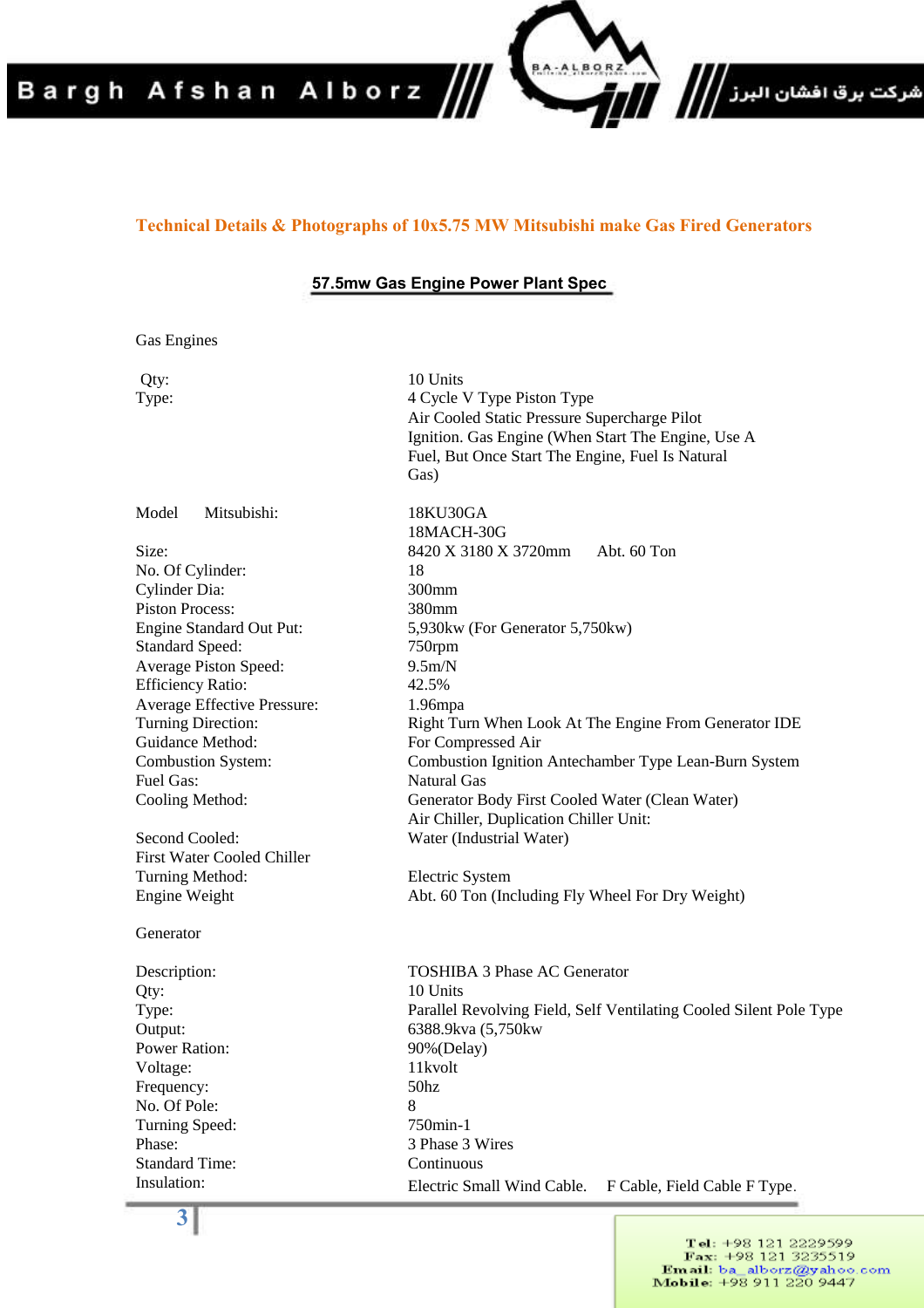## Bargh Afshan Alborz



### **Technical Details & Photographs of 10x5.75 MW Mitsubishi make Gas Fired Generators**<br>Excitation Type: **Excitation Type**

Excitation Type:<br>Neutral Point: Neutral Point: Without Drawing<br>
Exterior Covering Mechanism: Protected Type (D Damping Coil: Attacheddie Attacheddie Attacheddie Attacheddie Attacheddie Attacheddie Attacheddie Attacheddie A Synchro Bearing 1 Pce<br>
Type Of Bearing: 1 Pedestal Type Type Of Bearing: Fitting Type: Rigid Type Fitting.

Exterior Covering Mechanism: Protected Type (Drip Proof Open Type)<br>Ventilation System: Self-Ventilating Type Self-Ventilating Type<br>Attached

AC Exciter

Type: Rotary Generator Armature Type. Synchronous Generator<br>Exterior Covering Mechanism: Protection Type (Drip Proof Open Type) Ventilation System: Self-Ventilating System. Rotor Mechanism:<br>
Rotor Is Attached With Main Generator Unit.<br>
Type Of Insulation: Electric Small Wind Cable F Type, Filed Cab. Electric Small Wind Cable F Type, Filed Cable F Type